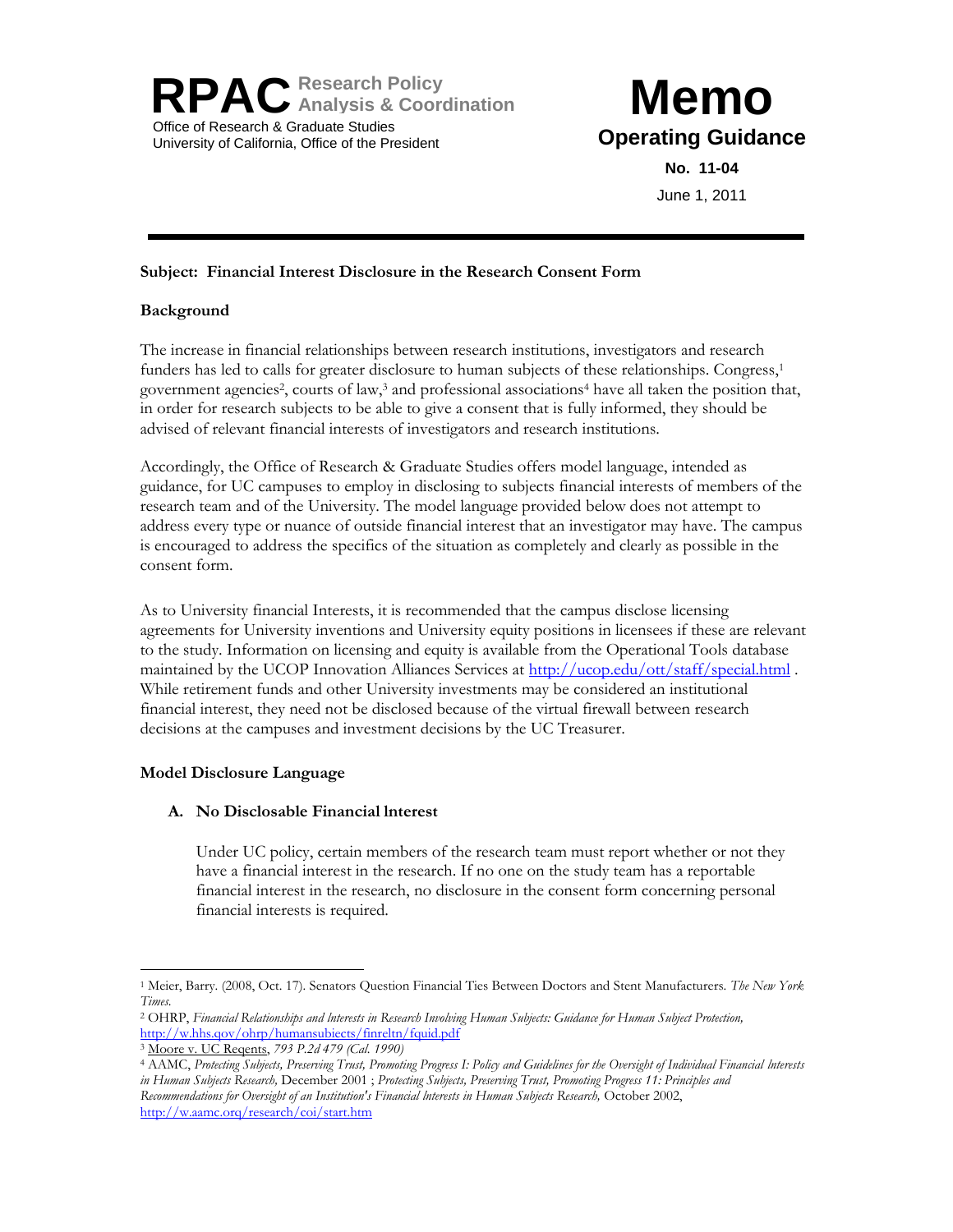#### **B. Disclosable Financial lnterest**

If a member of the research team reports a financial interest in the research, language such as the following should be included in the consent form. Guidance is in *italics,* proposed language is in **bold**.

- 1. *Name and role* -*Provide the name of the person with the financial interest and describe their connection to the study, e.g.* **Dr. Jane Doe, a researcher on the study team**,
- 2. *Interest in an entity or in the product***:**
	- a. *If the interest is in an entity such as the sponsor, manufacturer, licensee, or performer, e.g***.,** *subcontractor*, *language such as the following should be included:* **has a financial interest in** [name of company]*,* **the company paying for this study**; or **the company that will manufacture the drug**; or **the company that will sell the drug**; or **a company conducting part of this study.**
	- b. *If the interest is other than a financial interest in an entity*, *e.g., in the product being tested, language such as the following should be included:* **has a financial interest in the** [product, drug, device] **being studied**.

# 3. *Description*

*Describe the interest; below are examples of language you can use.* 

- $\bullet$ *Income*  [name of company and relevance of company to study, e.g., sponsor] **is paying Dr. Doe a** [describe payment, e.g., consulting fee, salary].
- *Scientific Advisor*  **Dr. Doe is being paid to be a scientific advisor to** [name of company, relevance of company to study, e.g., manufacturer of the drug]
- *Member of the Board*  **Dr. Doe is on the board of** [name of company, relevance of company to study]
- *Officer*   $\bullet$

**Dr. Doe is the** [president, chief executive officer, etc.] of [name of company, relevance of company to study]

- *For significant stock ownership in a publicly traded company*  **Dr. Doe owns stock in** [name of company, relevance of company to study]
- *For stock ownership in a non-publicly traded company*  **Dr. Doe is a** [founder or majority or minority shareholder] **of** *[*name of company, relevance of company to study]
	- *For stock option*  **Dr. Doe has a stock option from** [name of company, relevance of company to study] **and may get income in the future**.
	- *Inventor* **Dr. Doe invented the** [drug, device] **being studied and may benefit financially if it is marketed**.
- 4. *Elaborate*

*If possible, elaborate on the information provided, e.g.,* **The consulting income Dr. Doe receives is in addition to her salary from the University of California**.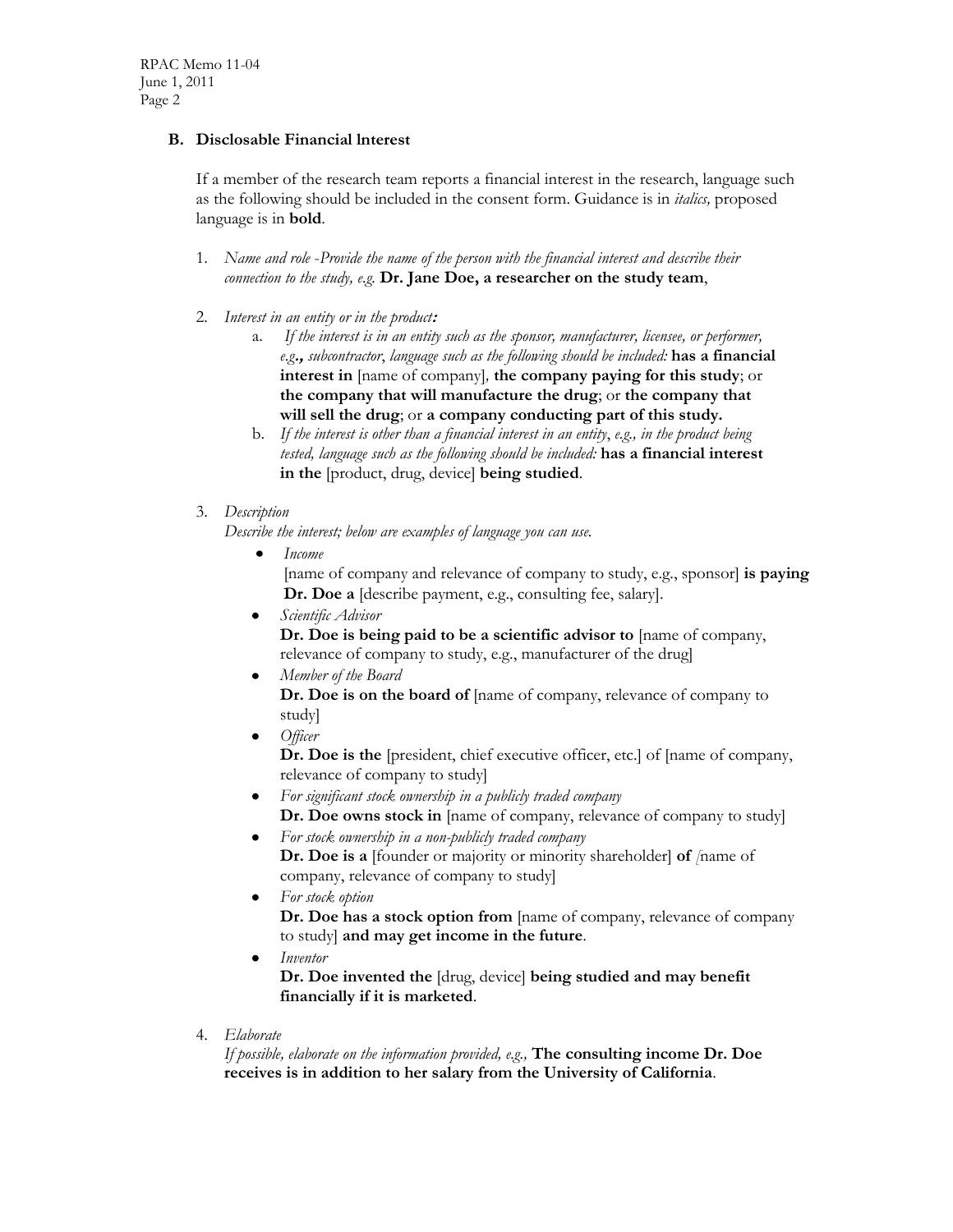# **C. Licensing or Equity Interests of the University**

If UC does not have a relevant licensing or equity interest in the research, no disclosure in the consent form concerning institutional financial interests is required. If the UC campus has identified a relevant license or equity interest, language such as the following should be included in the consent form. Information concerning licensing agreements and equity interests is available from the Operational Tools database maintained by the UCOP Innovation Alliances Services office. Guidance is in *italics,* proposed language is in **bold**.

- 1. *Inform the subject that UC has a financial interest:*  **The University of California has a financial interest in this study**.
- 2. *Describe the interest.*

#### *License*

**The University has granted a license to a private company to develop the** [drug, device] **being tested in this study. If the** [drug, device] **proves to be safe and effective, the University could financially benefit from sales of the** [drug, device].

*Equity* 

**The University owns stock in a private company, which is the manufacturer of the** [drug, device] **being tested. This means that the value of the University's stock could go up or down depending on the results of the study.** 

#### **D. Opportunity for the Subject to Get More Information**

Guidance is in *italics,* proposed language is in **bold**.

*Provide the following language or a name and contact information for the subject to get more information.* 

# **If you have questions, tell the study coordinator and they will put you in touch with someone to talk to**.

# **E. Sample Disclosure Paragraph**

Guidance is in *italics,* proposed language is in **bold**.

*Based on the above, a scenario in which an investigator on the study has received money for consulting from the study sponsor and the University has licensed development of the drug to the sponsor and has taken equity in lieu of partial payment for the license, would have the following disclosure language:* 

**"Dr. Jane Doe, a researcher on the study team, has a financial interest in XYZ, Inc., the company paying for this study. Dr. Doe is a consultant for XYZ, Inc. The consulting fee Dr. Doe receives is in addition to her salary from the University of California.** 

**"The University of California also has a financial interest in this study. The University has granted a license to a private company to develop the drug being studied. In addition, the University owns stock in this private company. This means that the value of the University's stock could go up or down depending**